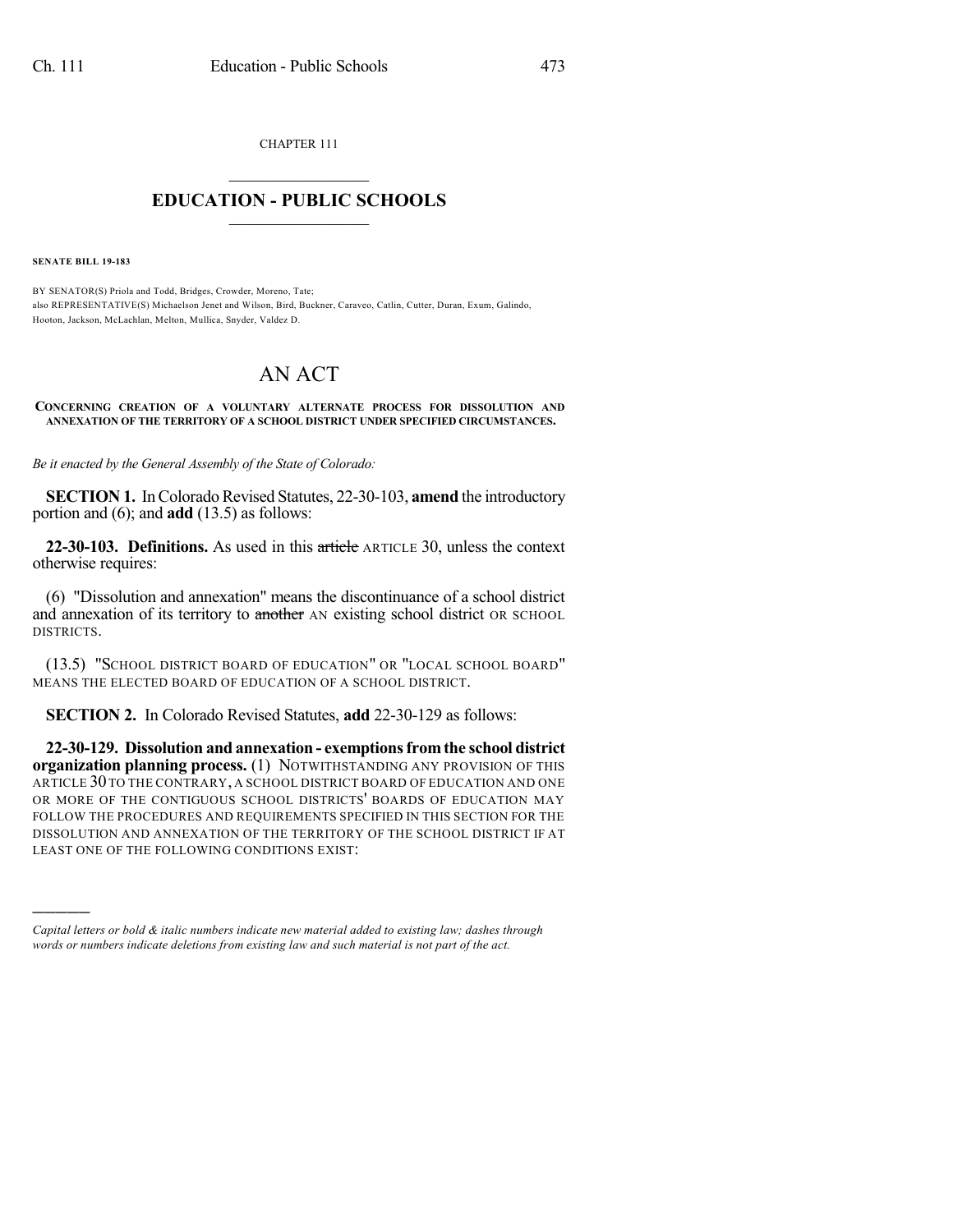(a) THE STATE BOARD, PURSUANT TO THE PROVISIONS OF SECTION 22-11-209, DECLARES THE SCHOOL DISTRICT IS NO LONGER ACCREDITED OR DIRECTS THE SCHOOL DISTRICT TO REORGANIZE;

(b) THE SCHOOL DISTRICT DOES NOT PROVIDE WITHIN THE SCHOOLS OF THE SCHOOL DISTRICT A FULL TWELVE-GRADE EDUCATIONAL PROGRAM; OR

(c) THE SCHOOL DISTRICT ENROLLS FEWER THAN FIFTY STUDENTS.

(2) THE LOCAL SCHOOL BOARD OF THE SCHOOL DISTRICT TO BE DISSOLVED AND ANNEXED SHALL FORM AN ORGANIZATION PLANNING COMMITTEE CONSISTING OF REPRESENTATION FROM THE LOCAL SCHOOL BOARD OF THE DISSOLVING SCHOOL DISTRICT AND THE LOCAL SCHOOL BOARDS OF EACH SCHOOL DISTRICT THAT IS CONTIGUOUS TO THE DISSOLVING SCHOOL DISTRICT. THE LOCAL SCHOOL BOARD OF THE DISSOLVING SCHOOL DISTRICT SHALL NOTIFY THE COMMISSIONER WHEN AN ORGANIZATION PLANNING COMMITTEE IS CREATED PURSUANT TO THIS SECTION. WITHIN SIXTY DAYS AFTER CONVENING, THE ORGANIZATION PLANNING COMMITTEE SHALL ADOPT A PROPOSED PLAN OF ORGANIZATION THAT DISSOLVES THE SCHOOL DISTRICT AND ANNEXES THE TERRITORY OF THE SCHOOL DISTRICT TO ONE OR MORE OF THE CONTIGUOUS SCHOOL DISTRICTS.

(3) A PLAN OF ORGANIZATION ADOPTED PURSUANT TO THIS SECTION MUST AT A MINIMUM ADDRESS THE FOLLOWING ISSUES:

(a) THE EDUCATIONAL NEEDS OF STUDENTS IN THE AFFECTED SCHOOL DISTRICTS, INCLUDING THE CONVENIENCE AND WELFARE OF STUDENTS;

(b) THE PROVISION OF DIVERSE EDUCATIONAL OPPORTUNITIES FOR STUDENTS;

(c) FACILITY USE;

(d) ESTABLISHMENT OF BOUNDARIES BY LEGAL DESCRIPTION FOR THE SCHOOL DISTRICTS THAT ANNEX PORTIONS OF THE DISSOLVING SCHOOL DISTRICT PURSUANT TO THE PLAN OF ORGANIZATION;

(e) EQUITABLE DISTRIBUTION OF THE PROPERTIES AND CASH ASSETS OF THE DISSOLVING SCHOOL DISTRICT TO THE ANNEXING SCHOOL DISTRICTS. IN CONSIDERING AN EQUITABLE DISTRIBUTION OF THE PROPERTIES AND CASH ASSETS OF THE DISSOLVING SCHOOL DISTRICT, THE COMMITTEE SHALL CONSIDER:

(I) THE OUTSTANDING GENERAL LIABILITIES AND OBLIGATIONS OFTHE ANNEXING SCHOOL DISTRICTS;

(II) THE NUMBER OF STUDENTS ATTENDING PUBLIC SCHOOL IN EACH ANNEXING SCHOOL DISTRICT BEFORE AND AFTER THE DISSOLUTION AND ANNEXATION;

(III) THE VALUATION FOR ASSESSMENT OF TAXABLE PROPERTY IN EACH AFFECTED SCHOOL DISTRICT;

(IV) THE AMOUNT OF OUTSTANDING BONDED INDEBTEDNESS OF EACH AFFECTED SCHOOL DISTRICT;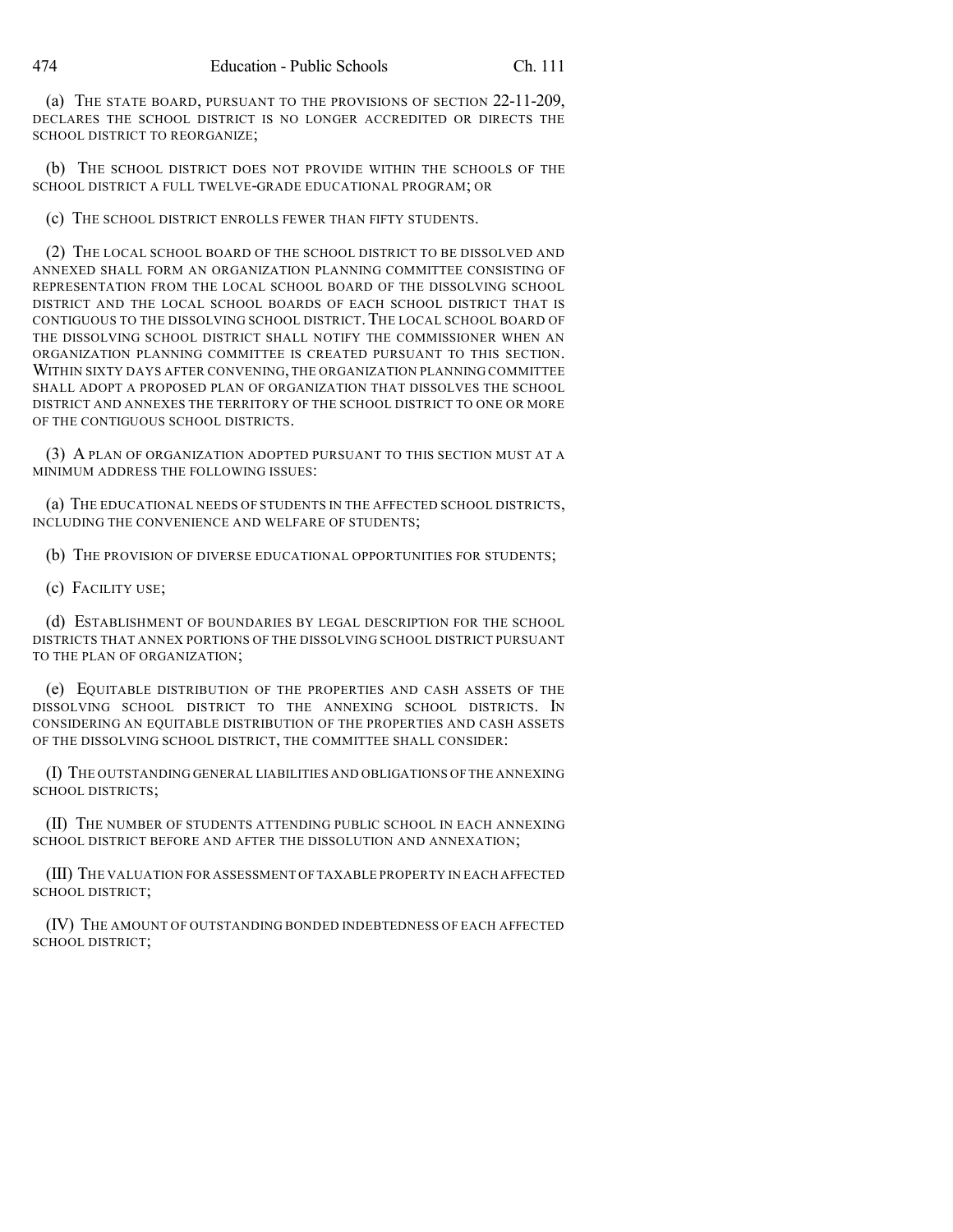(V) THE PURPOSE FOR WHICH THE BONDED INDEBTEDNESS IN EACH AFFECTED SCHOOL DISTRICT WAS INCURRED; AND

(VI) THE VALUE,LOCATION,AND DISPOSITION OF ALL REAL PROPERTIES LOCATED IN THE DISSOLVING SCHOOL DISTRICT.

(f) THE PLAN OF REPRESENTATION FOR THE MEMBERS OF THE LOCAL SCHOOL BOARDS OF THE ANNEXING SCHOOL DISTRICTS; AND

(g) IF THE DISSOLVING SCHOOL DISTRICT HAS BONDED INDEBTEDNESS OBLIGATIONS OR LIABILITIES, DESIGNATION OF EACH ANNEXING SCHOOL DISTRICT AS A SUCCESSOR FOR THE PURPOSE OF ADMINISTERING PAYMENT OF THE BONDED INDEBTEDNESS OBLIGATIONS OF THE DISSOLVED SCHOOL DISTRICT. THE LOCAL BOARD OF EACH DESIGNATED SCHOOL DISTRICT HAS THE SAME POWERS, RIGHTS, DUTIES, AND RESPONSIBILITIES OF THE BOARD OF EDUCATION OF THE DISSOLVING SCHOOL DISTRICT FOR ADMINISTERING PAYMENT OF THE PORTIONS OF THE OUTSTANDING BONDED INDEBTEDNESS OBLIGATIONS AND LIABILITIES OF THE DISSOLVING SCHOOL DISTRICT THAT PERTAIN TO THE PROPERTY ANNEXED BY THE DESIGNATED SCHOOL DISTRICT. THE LOCAL BOARD OF EACH DESIGNATED SCHOOL DISTRICT SHALL HOLD IN TRUST ALL REVENUE THAT ACCRUES FROM THE TAX LEVIES TO SATISFY THE OBLIGATIONS AND LIABILITIES, AND ALL INTEREST THAT MAY ACCRUE TO THE REVENUE AS A RESULT OF INVESTMENTS AUTHORIZED BY LAW, FOR THE SOLE PURPOSE OF SATISFYING THE BONDED INDEBTEDNESS OBLIGATIONS AND LIABILITIES OF THE DISSOLVING SCHOOL DISTRICT.

(4) AFTER THE ORGANIZATION PLANNING COMMITTEE ADOPTS THE PROPOSED PLAN OF ORGANIZATION AS PROVIDED IN SUBSECTION (2) OF THIS SECTION, THE COMMITTEE SHALL COMPLY WITH THE REQUIREMENTS OF SECTION 22-30-115 CONCERNING FILING A COPY OF THE PROPOSED PLAN OF ORGANIZATION WITH THE COMMISSIONER AND THE LOCAL SCHOOL BOARDS OF THE AFFECTED SCHOOL DISTRICTS AND GIVINGNOTICE OF AND HOLDINGPUBLIC HEARINGS ON THE PROPOSED PLAN. AFTER THE PUBLIC HEARINGS, THE ORGANIZATION PLANNING COMMITTEE SHALL COMPLY WITH THE REQUIREMENTS SPECIFIED IN SECTION 22-30-116, AND THE COMMITTEE AND THE COMMISSIONER SHALL WORK TOGETHER TO DEVELOP A FINAL PLAN OF ORGANIZATION THAT IS MUTUALLY ACCEPTABLE TO BOTH PARTIES AS PROVIDED IN SECTION 22-30-116. THE ORGANIZATION PLANNING COMMITTEE AND THE COMMISSIONER SHALL FINALLY ADOPT THE PLAN OF ORGANIZATION WITHIN SIXTY DAYS AFTER THE LAST PUBLIC HEARING HELD PURSUANT TO THIS SUBSECTION (4) AND SHALL DESIGNATE THE PLAN AS THE FINAL PLAN OF ORGANIZATION.

(5) WITHIN SIXTY DAYS AFTER THE FINAL PLAN OF ORGANIZATION IS DESIGNATED, THE LOCAL SCHOOL BOARDS OF THE AFFECTED SCHOOL DISTRICTS MUST EACH ADOPT THE DESIGNATED FINAL PLAN OF ORGANIZATION BY WRITTEN RESOLUTION. IF A LOCAL SCHOOL BOARD DOES NOT ADOPT THE FINAL PLAN OF ORGANIZATION:

(a) THE PLANNING COMMITTEE IS DISSOLVED, IF THE FINAL PLAN OF ORGANIZATION INVOLVES ONLY TWO EXISTING SCHOOL DISTRICTS OR IS NOT APPROVED BY THE LOCAL SCHOOL BOARDS OF AT LEAST TWO OF THE AFFECTED SCHOOL DISTRICTS; OR

(b) THE PLANNING COMMITTEE MAY CONTINUE AND PREPARE AND SUBMIT TO THE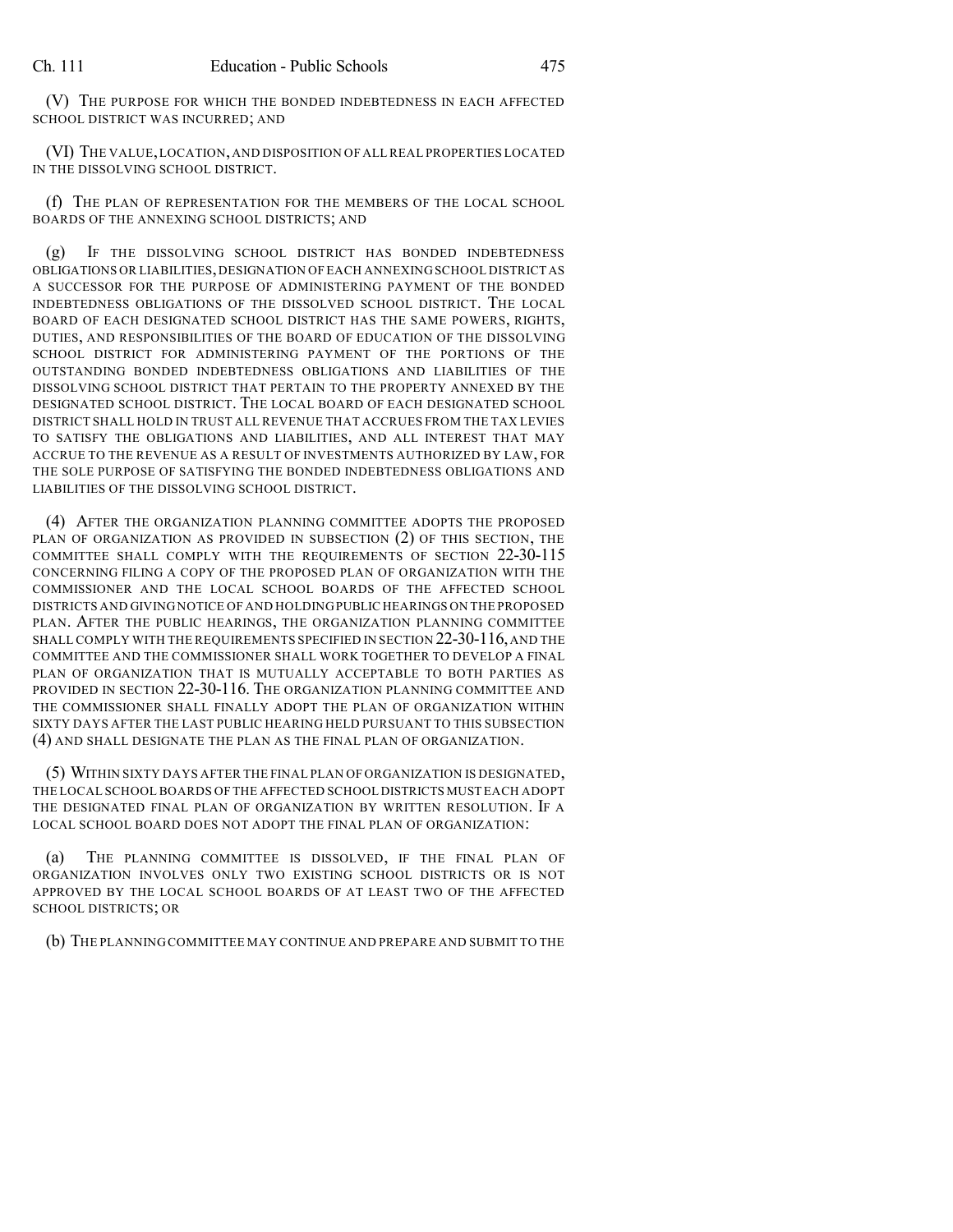COMMISSIONER A NEW PROPOSED PLAN OF ORGANIZATION INVOLVING ONLY THOSE SCHOOL DISTRICTS THAT APPROVE THE FINAL PLAN OF ORGANIZATION IF THE FINAL PLAN OF ORGANIZATION INVOLVES THREE OR MORE EXISTINGSCHOOL DISTRICTS AND IS APPROVED BY THE LOCAL SCHOOL BOARDS OF AT LEAST TWO OF THE AFFECTED SCHOOL DISTRICTS.

(6) FOLLOWING APPROVAL OF THE FINAL PLAN OF ORGANIZATION BY ALL OF THE LOCAL SCHOOL BOARDS OF THE AFFECTED SCHOOL DISTRICTS, THE COUNTY CLERK AND RECORDER IN EACH COUNTY IN WHICH AN AFFECTED SCHOOL DISTRICT IS LOCATED SHALL SUBMIT TO THE COMMISSIONER A MAP AND LEGAL DESCRIPTION OF THE ANNEXING SCHOOL DISTRICTS. THE LOCAL SCHOOL BOARDS OF THE ANNEXING SCHOOL DISTRICTS SHALL MAKE THE FINAL PLAN OF ORGANIZATION AVAILABLE FOR INSPECTION BY MEMBERS OF THE PUBLIC UPON REQUEST.

(7) THE DISSOLUTION AND ANNEXATION OF A SCHOOL DISTRICT IS EFFECTIVE FOR ALL PURPOSES ON THE DATE SPECIFIED IN THE FINAL PLAN OF ORGANIZATION; EXCEPT THAT, FOR PURPOSES OF DETERMINING FUNDING PURSUANT TO THE "PUBLIC SCHOOL FINANCE ACT OF 1994", ARTICLE 54 OF THIS TITLE 22, A FINAL PLAN OF ORGANIZATION APPROVED BY THE AFFECTED LOCAL SCHOOL BOARDS PURSUANT TO THIS SECTION TAKES EFFECT ON THE NEXT JULY 1 FOLLOWING SUBMISSION OF THE MAP AND LEGAL DESCRIPTION OF THE ANNEXING SCHOOL DISTRICTS TO THE COMMISSIONER PURSUANT TO SUBSECTION (6) OF THIS SECTION. THE ANNEXING SCHOOL DISTRICTS CONTINUE AS BODIES CORPORATE IN THE SAME MANNER AS BEFORE APPROVAL OF THE ORGANIZATION PLAN.

(8) IF A SCHOOL DISTRICT THAT IS DISSOLVED AND ANNEXED PURSUANT TO THIS SECTION HAS A WARRANT INDEBTEDNESS OR OUTSTANDING LIABILITY, OTHER THAN BONDED INDEBTEDNESS, IN EXCESS OF THE EQUIVALENT OF ONE-HALF MILL ON THE TOTAL VALUATION FOR ASSESSMENT OF THE DISSOLVING SCHOOL DISTRICT, THEN THE LOCAL SCHOOL BOARD OF A SCHOOL DISTRICT THAT ANNEXES ALL OR ANY PORTION OF THE DISSOLVING SCHOOL DISTRICT, AFTER THE EFFECTIVE DATE OF THE DISSOLUTION AND ANNEXATION AND SUBJECT TO VOTER APPROVAL, MAY LEVY A SPECIAL TAX, NOT TO EXCEED ONE MILL, AGAINST THE TAXABLE PROPERTY OF THE DISSOLVING SCHOOL DISTRICT THAT IS ANNEXED BY THE SCHOOL DISTRICT, THE REVENUE FROM WHICH MUST BE APPLIED TO THE RETIREMENT OF THE WARRANT INDEBTEDNESS OR OUTSTANDING LIABILITIES OF THE DISSOLVING SCHOOL DISTRICT. WHEN THE WARRANT INDEBTEDNESS OR OUTSTANDING LIABILITIES ARE RETIRED, THE ANNEXING SCHOOL DISTRICT SHALL DISCONTINUE THE LEVY. THE PROCEDURES TO BE FOLLOWED PURSUANT TO THIS SUBSECTION (8) ARE THE SAME AS PROVIDED IN THIS TITLE 22 FOR RETIREMENT OF BONDED INDEBTEDNESS.

**SECTION 3.** In Colorado Revised Statutes, 22-30-124, **amend** (2) as follows:

**22-30-124. Existing bonded indebtedness.** (2) Whenever two or more old school districts, or portions of such school districts, have been reorganized and included within a new school district and whenever an old school district has been dissolved and included in any other ANNEXED INTO A school district or school districts, under the provisions of this article ARTICLE 30, and, at the time of such reorganization or dissolution and inclusion ANNEXATION, one or more of said THE old school districts has outstanding bonded indebtedness, which indebtedness has not been assumed by said THE new school district OR ANNEXING SCHOOL DISTRICT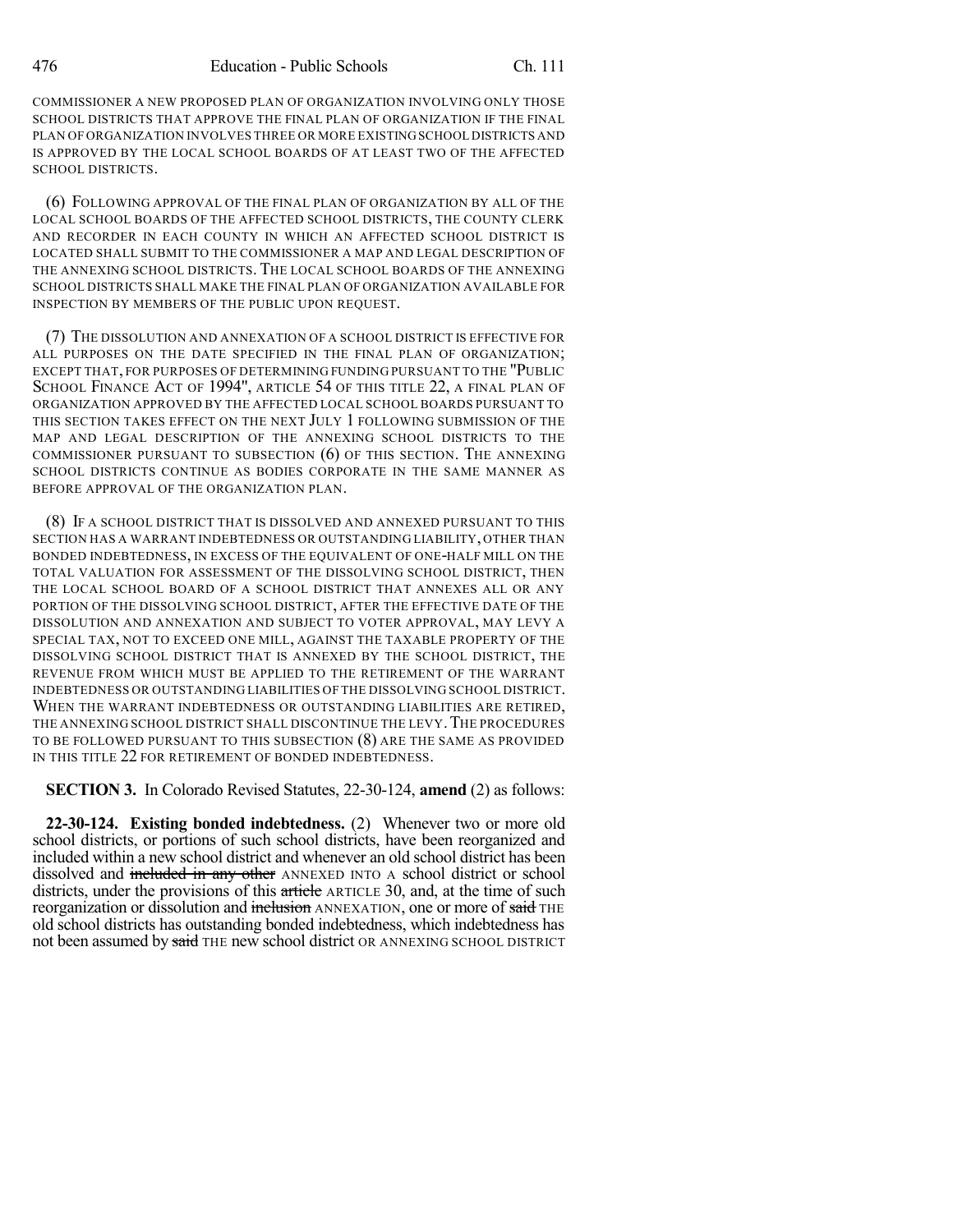pursuant to section 22-30-125, the following duties and responsibilities shall be performed by the following officers:

(a) The board of education of such THE new school district OR ANNEXING SCHOOL DISTRICT shall certify to the board of county commissioners under separate headings: the following:

(I) The numbers of all old school districts which THAT had any bonded indebtedness outstanding at the time said THE old school districts were reorganized and united into such THE new school district OR DISSOLVED AND ANNEXED INTO THE EXISTING SCHOOL DISTRICT;

 $(II)$  The legal description of the property of such THE old school districts, which property is liable for payment of all or a portion of the outstanding bonded indebtedness of such THE OLD school districts;

(III) The amount of such THE OUTSTANDING indebtedness; which is outstanding; and

(IV) The amount required for the ensuing calendar year to meet the interest and principal falling due therein.

(b) The board of county commissioners shall levy, segregated under separate headings for the said old school districts and for the whole of said THE new school district OR THE ANNEXING SCHOOL DISTRICT, the several amounts properly applicable thereto for taxes at the same time that other taxes are levied and at such rates, as to each such old school district and as to the whole of said THE new school district OR ANNEXING SCHOOL DISTRICT, for the payment of the moneys MONEY required for said THE amounts of either principal or interest, or both, and for the other funds needed by said THE new school district OR ANNEXING SCHOOL DISTRICT, certified by the board of education as will produce the several amounts so certified.

(c) The amounts of said taxes which shall be THE TAXES THAT ARE levied on the several portions of said THE new school district and on the entire new school district, OR ON THE SEVERAL PORTIONS OF THE ANNEXING SCHOOL DISTRICT AND ON THE ENTIRE ANNEXING SCHOOL DISTRICT, shall be placed in separate columns in the tax book, which columns shall be headed "special school tax" and shall be subdivided into separate columns designated by the numbers of the old school districts by which said THE bonded indebtedness was issued, showing what portion of said THE special tax is for the purposes of the entire new school district OR ENTIRE ANNEXING SCHOOL DISTRICT and what portion is for interest or principal of bonded indebtedness of old school districts, to which indebtedness said THE old school districts were subject at the time of reorganization or dissolution, and inclusion of such THE old school districts in the new school district OR ANNEXATION OF THE OLD SCHOOL DISTRICT BY THE EXISTING SCHOOL DISTRICT.

(d) The county assessor and the county treasurer shall  $\theta$  arrange their tax schedules and books as to conform to the provisions of this section and with column headings respectively for the entire new school district OR ENTIRE ANNEXING SCHOOL DISTRICT subdivided into columns designated by parentheses, with the number of the old school district by which such THE bonded indebtedness was